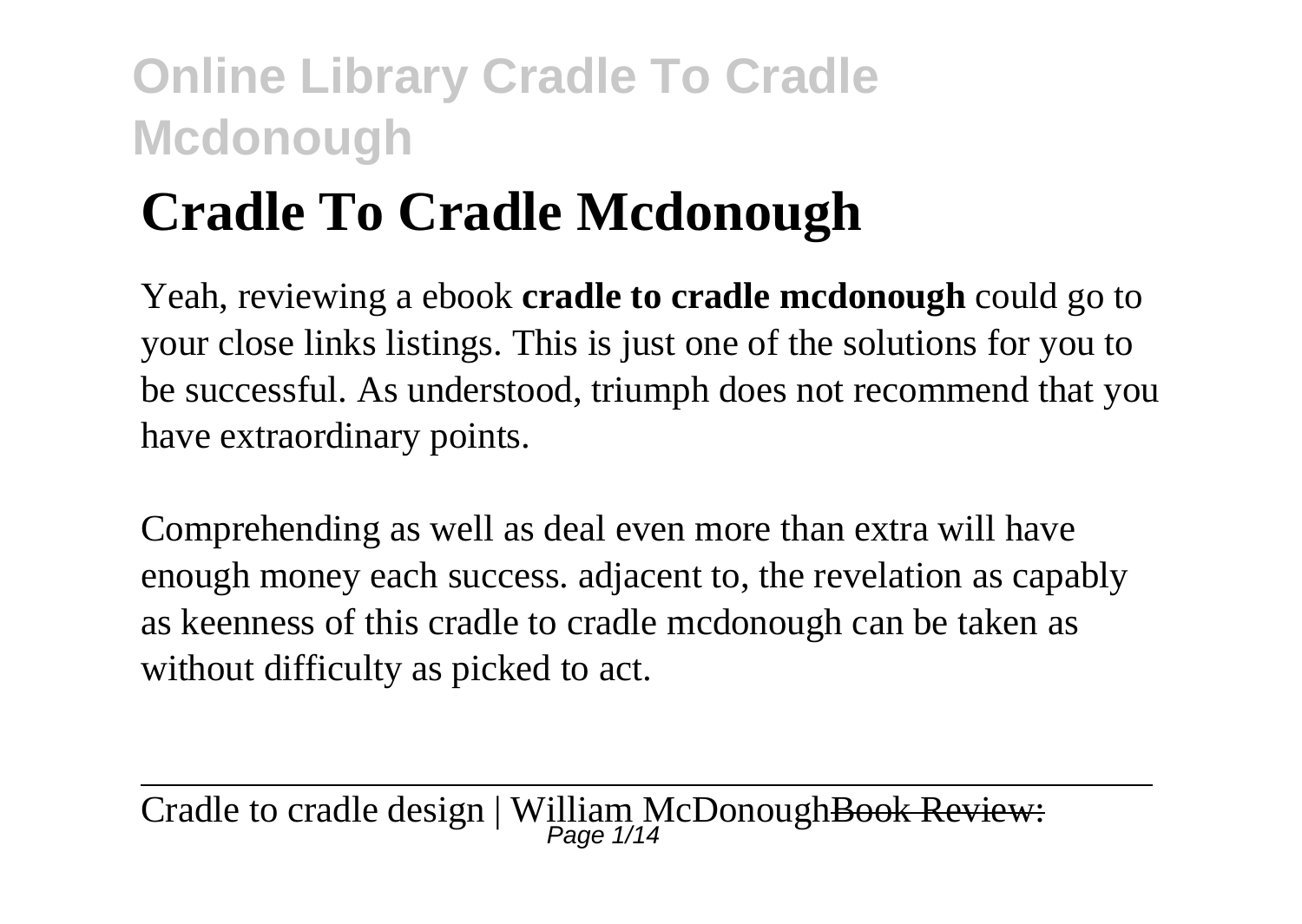\"Cradle to Cradle\" by William McDonough; 2002 Cradle to Cradle Oceans *(1/2 Time) William McDonough: The wisdom of designing Cradle to Cradle*

What if waste did not exist? | William McDonough*TED Talks - William McDonough: Cradle to Cradle Design* William McDonough explains steel's place in his 'Cradle to Cradle' concept Books To Read in November // choosing books from a tbr jar! **What is Cradle to cradle? The Cradle to Cradle product certification** Was ist Cradle to Cradle? **Inside the mind of a master procrastinator | Tim Urban** William McDonough HuffPost Live Interview | World Economic Forum - Davos CRADLE TO CRADLE William McDonough at the World Economic Forum | The Fourth Industrial Revolution What is Cradle to Cradle? *IS IT REALLY WATERPROOF? :: CRADLE TO* Page 2/14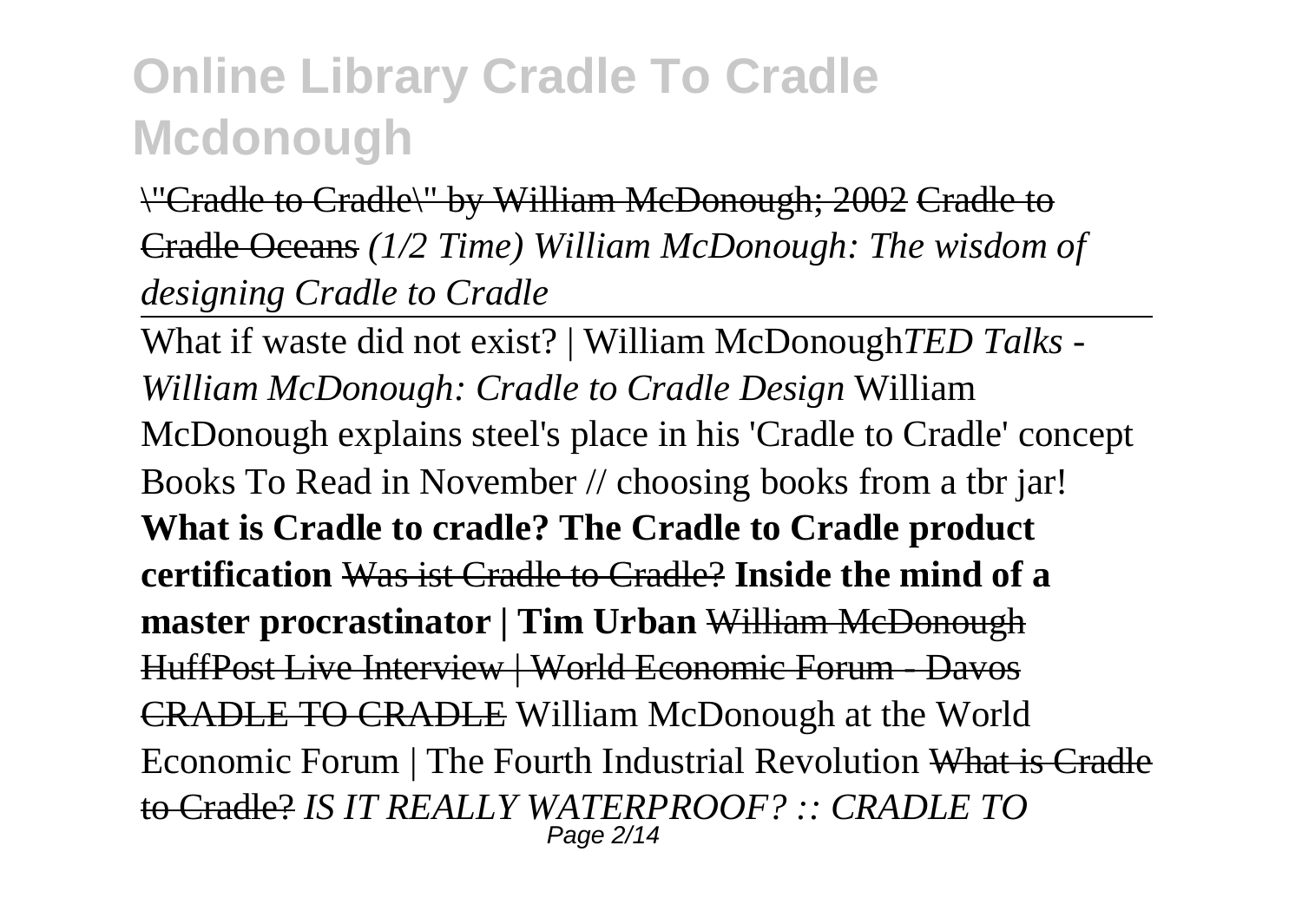*CRADLE DIF 2018 Safe \u0026 Circular: Cradle to Cradle Design™ for the Circular Economy \"Cradle to Cradle: The Future of Design\" by William McDonough William McDonough: Cradle to Cradle Design* **Cradle to Cradle: Explained in Under 9 Minutes Cradle to cradle book review** Design as Optimism | William McDonough | Talks at Google *Introduction to Cradle to Cradle Questions for William McDonough (I)*

William McDonough: Cradle to Cradle, the Circular Economy, and the New Language of CarbonCradle to Cradle Reuters TV | William McDonough William McDonough - Cradle to Cradle

Cradle To Cradle Mcdonough

In their 2002 book Cradle to Cradle: Remaking the Way We Make Things, architect William McDonough and chemist Michael Braungart presented an integration of design and science that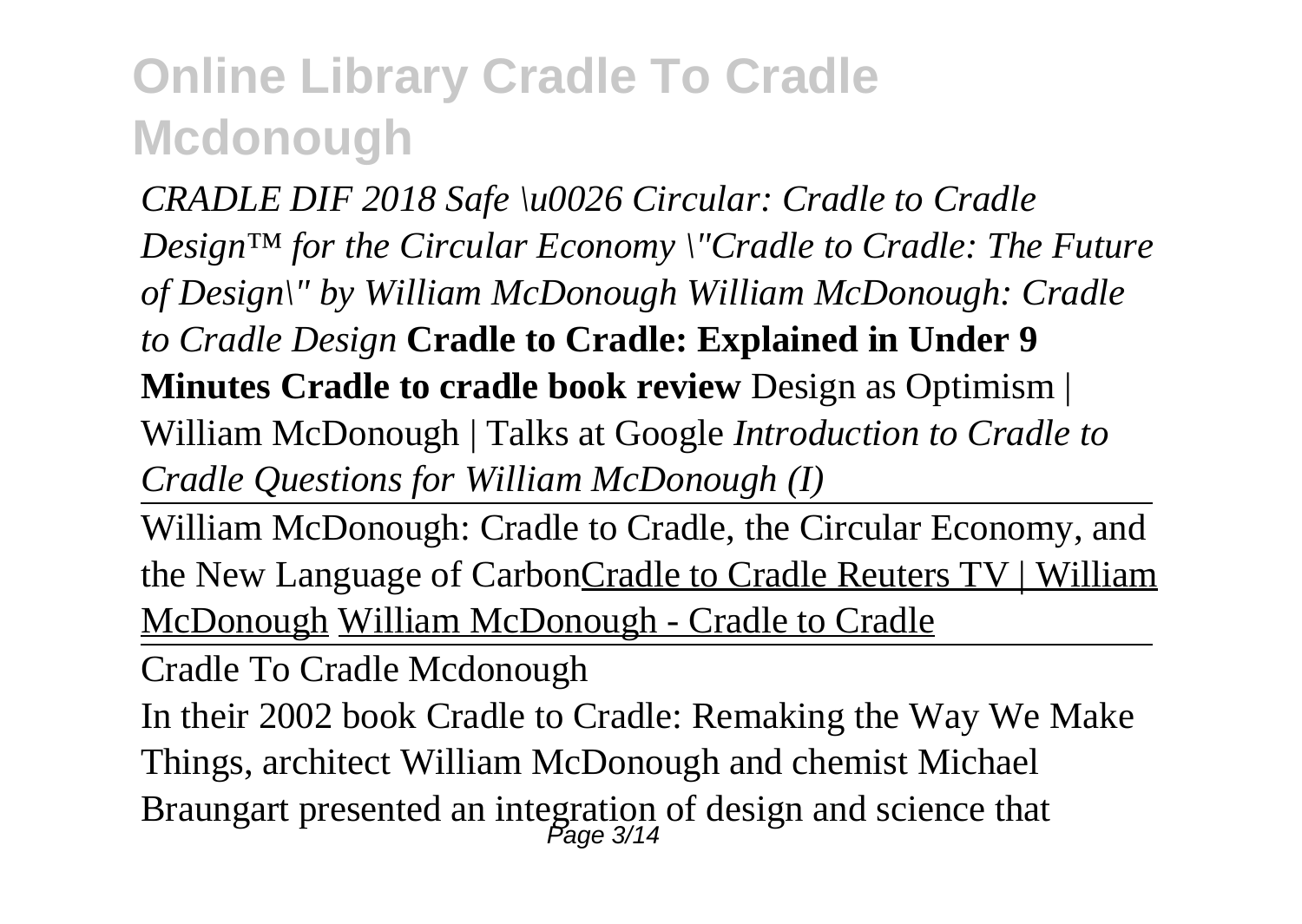provides enduring benefits for society from safe materials, water and energy in circular economies and eliminates the concept of waste.

Cradle to Cradle | William McDonough Cradle to Cradle: Remaking the Way We Make Things is a seminal book in the sustainability field co-authored by William McDonough & Michael Braungart. The book calls for the transformation of human industry through ecologically intelligent design.

Cradle to Cradle | William McDonough & Michael Braungart: MBDC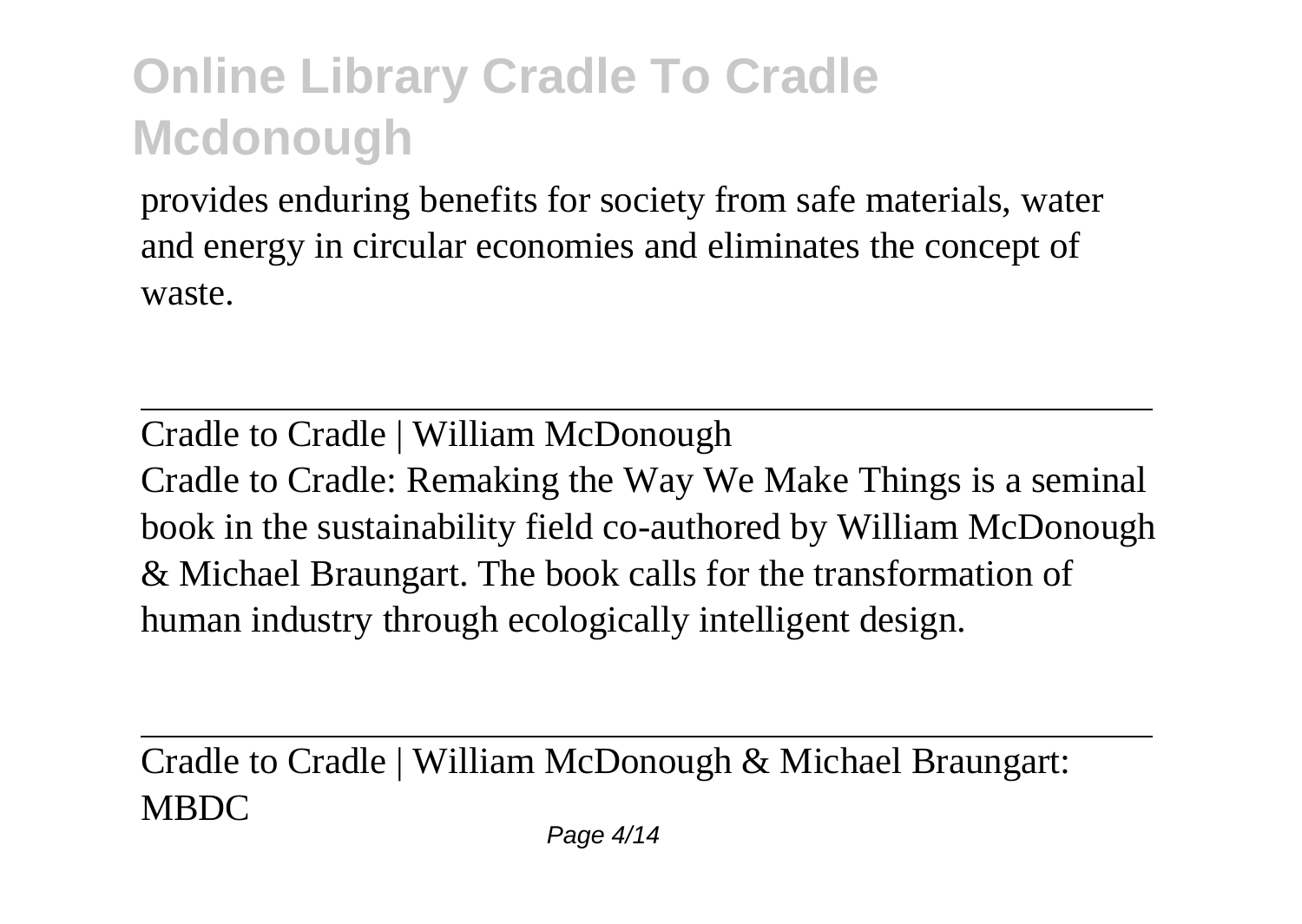This is the standard "cradle to grave" manufacturing model dating back to the Industrial Revolution that we still follow today. In this thought-provoking read, the authors propose that instead of minimising waste, we should be striving to create value. This is the essence of Cradle to Cradle: waste need not to exist at all.

Cradle to Cradle. Remaking the Way We Make Things ... In Cradle to Cradle: Remaking the Way We Make Things, architect William McDonough and chemist Michael Braungart present an integration of design and science that provides enduring benefits for society from safe materials, water and energy in circular economies and eliminates the concept of waste. The book puts forward a design framework characterized by three principles derived from Page 5/14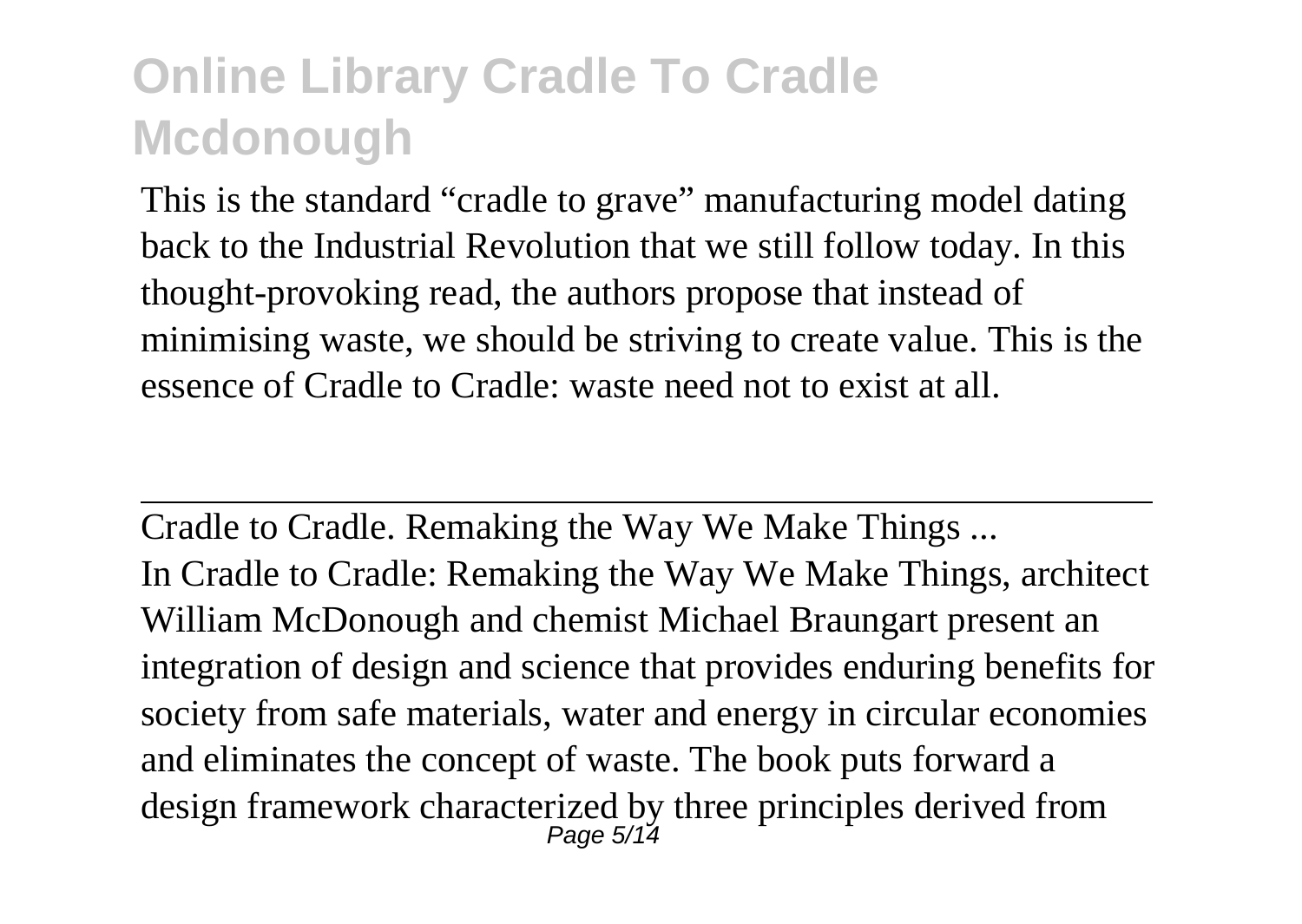nature:

Cradle to Cradle: Remaking the Way We ... - William McDonough William McDonough, architect, author and pioneer of the circular economy talks to us about design principles for the creating in today's world. It's called "Cradle to cradle" and it's design thinking that marks a tremendous departure from the way we currently make and take things to market. It challenges the linear economy's "business as usual" approach by closing the loop on "take, make, waste".

William McDonough on Cradle to Cradle - The Beautiful Truth<br>  $P_{\text{age 6/14}}$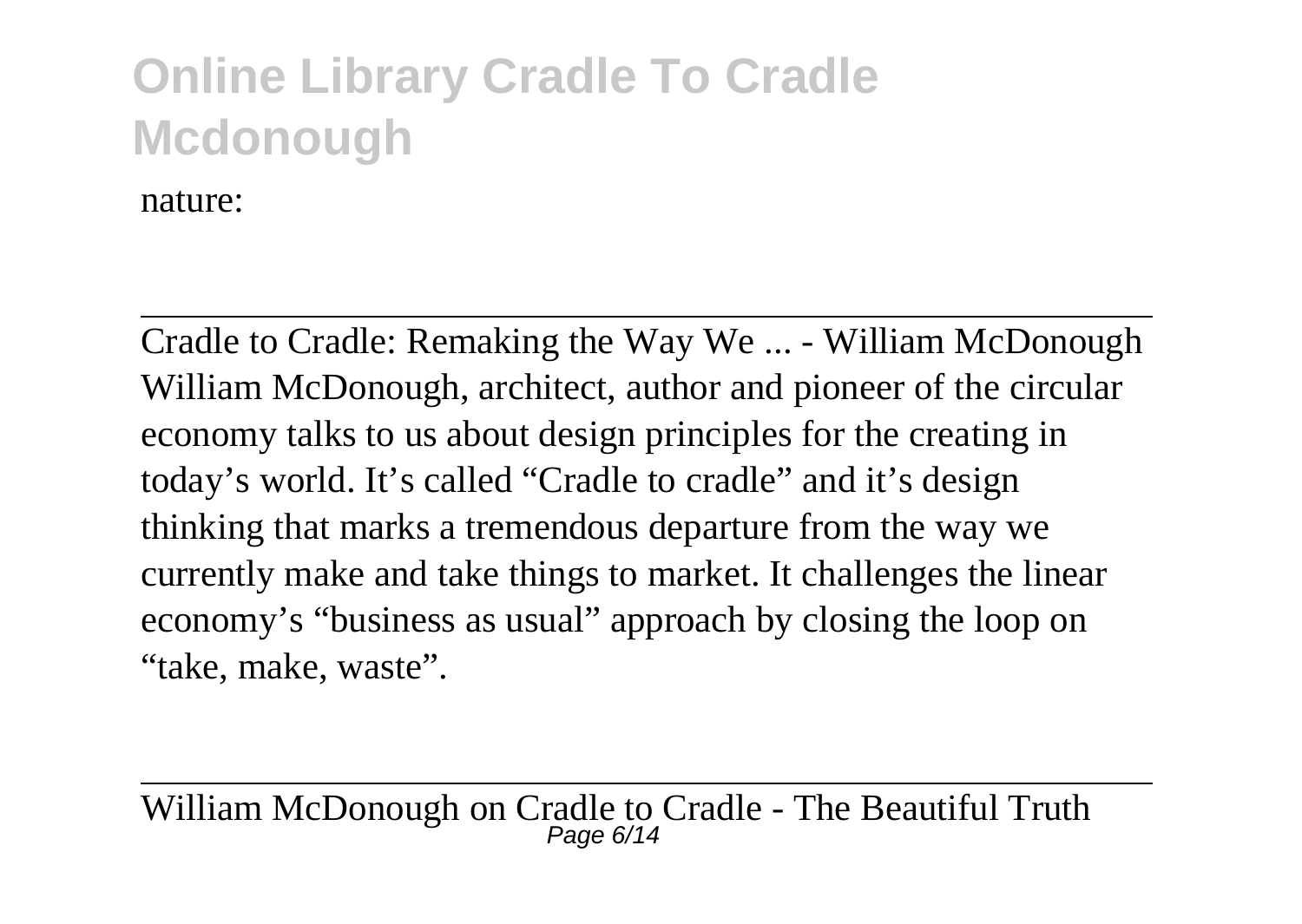William McDonough was quoted in Amazon's press release saying: "Cradle to Cradle certification provides a framework for product optimization based on the principles of designing with safe and healthy materials, using clean renewable energy and water, celebrating diversity, and eliminating the concept of waste," said McDonough.

Cradle to Cradle ® | MBDC

Biotechnical nutrients -- the Model U for Ford Motor, a cradle to cradle car -- concept car. Shoes for Nike, where the uppers are polyesters, infinitely recyclable, the bottoms are biodegradable soles. Wear your old shoes in, your new shoes out. There is no finish line.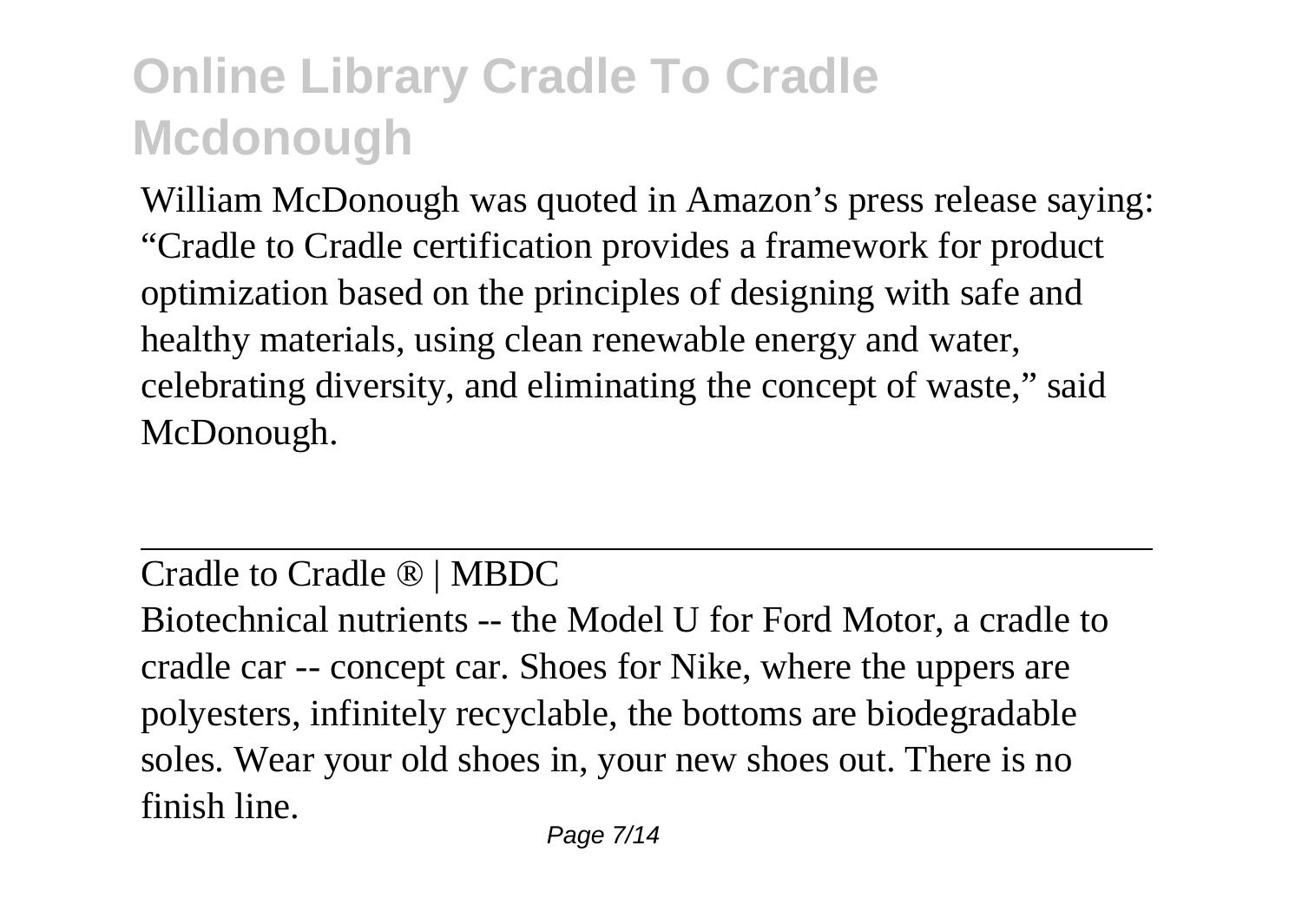William McDonough: Cradle to cradle design | TED Talk ... http://www.ted.com Green-minded architect and designer William McDonough asks what our buildings and products would look like if designers took into account ...

Cradle to cradle design | William McDonough - YouTube About the speaker. William McDonough · Architect. Architect William McDonough believes green design can prevent environmental disaster and drive economic growth. He champions "cradle to cradle" design, which considers a product's full life cycle -- from creation with sustainable materials to a recycled afterlife.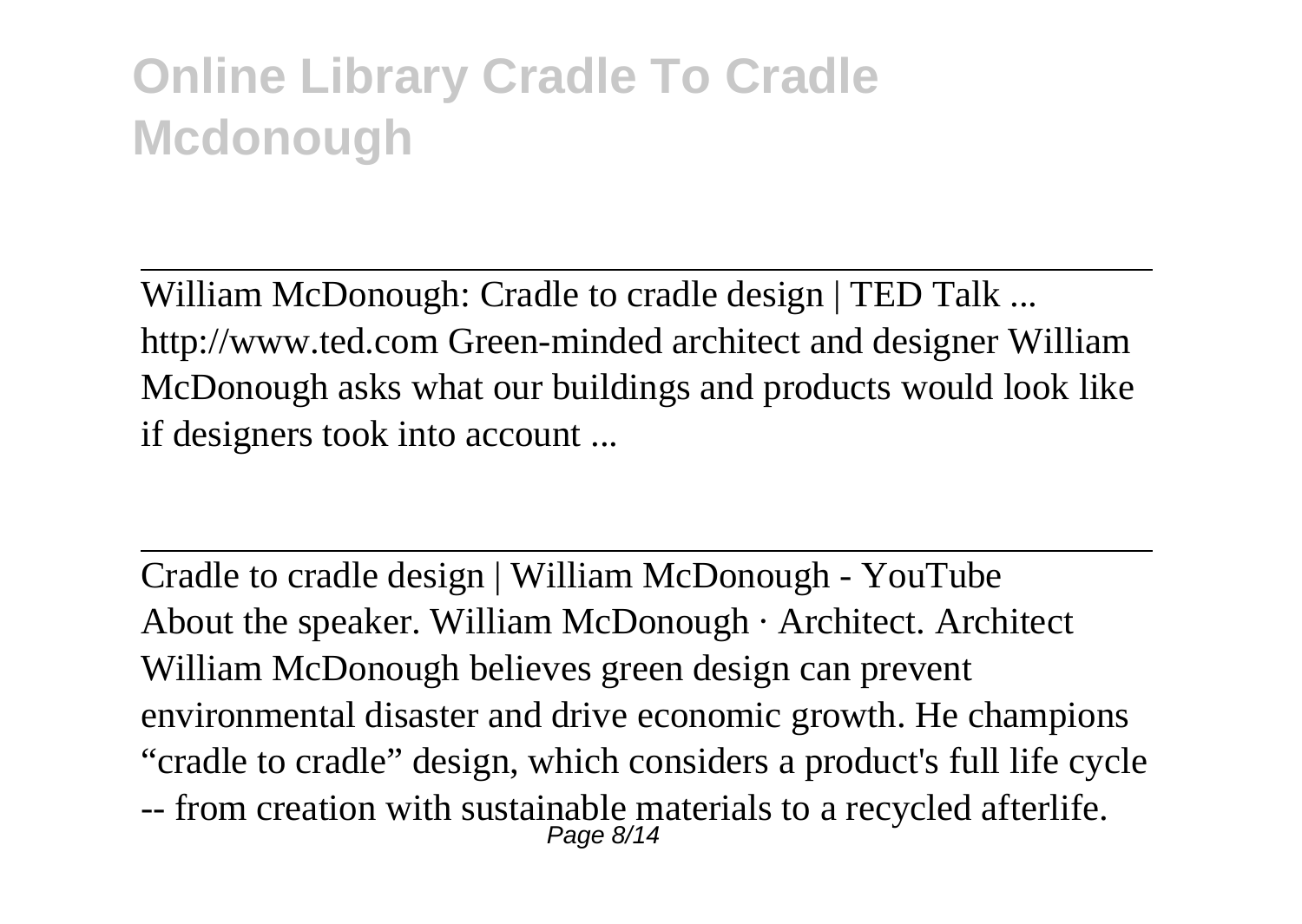William McDonough: Cradle to cradle design | TED Talk William McDonough is an architect and globally recognized leader in sustainable development and design. He is a pioneer of the concepts of Cradle to Cradle Design™, the Circular Economy and the Circular Carbon Economy, notably co-authoring Cradle to Cradle: Remaking The Way We Make Things. Work with William McDonough

William McDonough Waging Peace Through Commerce Cradle-to-cradle design (also referred to as 2CC2, C2C, cradle 2 cradle, or regenerative design) is a biomimetic approach to the Page 9/14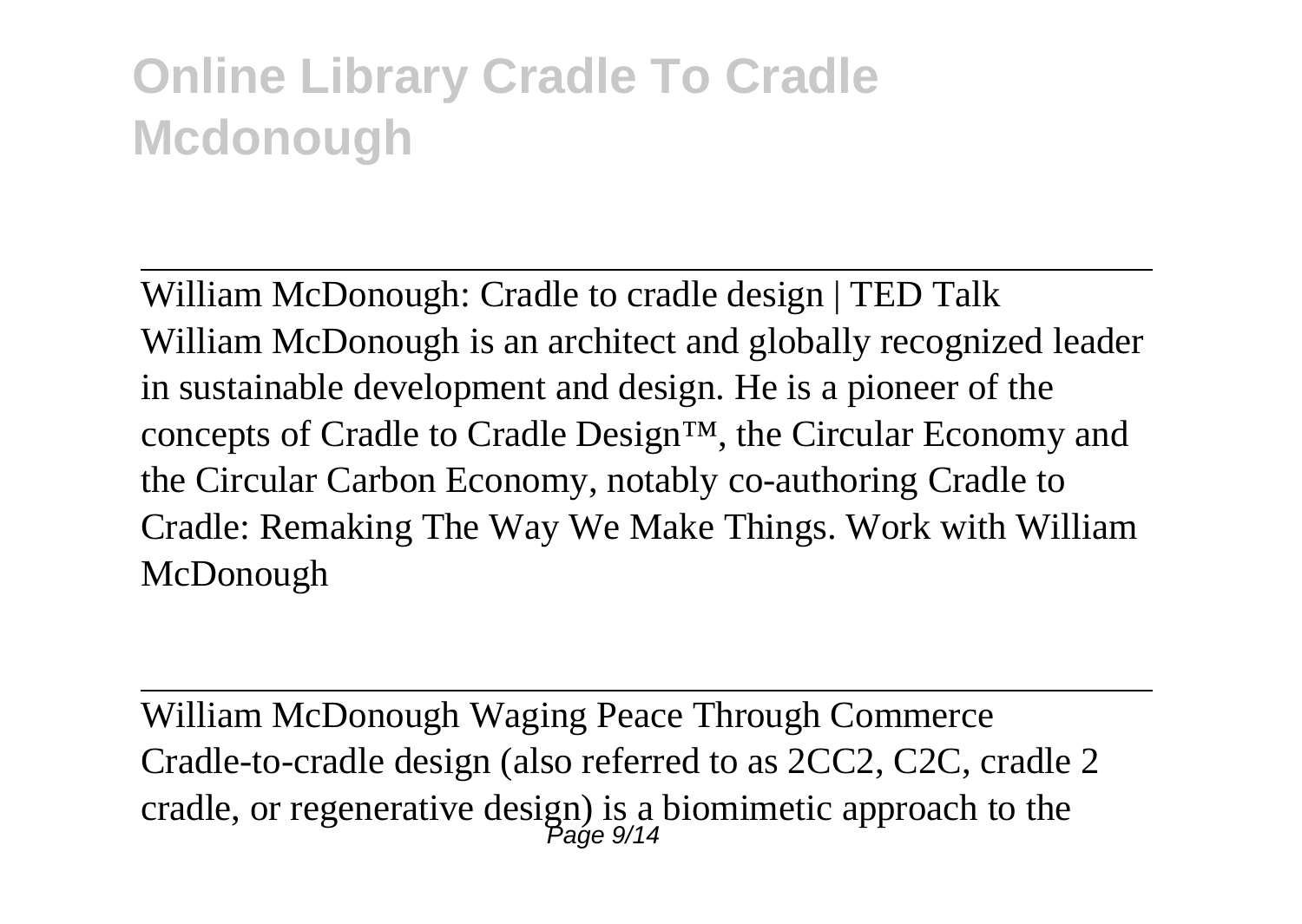design of products and systems that models human industry on nature's processes, where materials are viewed as nutrients circulating in healthy, safe metabolisms. The term itself is a play on the popular corporate phrase "cradle to grave", implying that the C2C model is sustainable and considerate of life and future generations—from the birth, or "cradle", of one ...

#### Cradle-to-cradle design - Wikipedia

The Cradle to Cradle Certified™ Products Program is the world's most advanced, science-based standard for designing and making products for the Circular Economy. It acknowledges continuous improvement and innovation of products and processes toward the goal of being not just "less bad" but also "more good" for people Page 10/14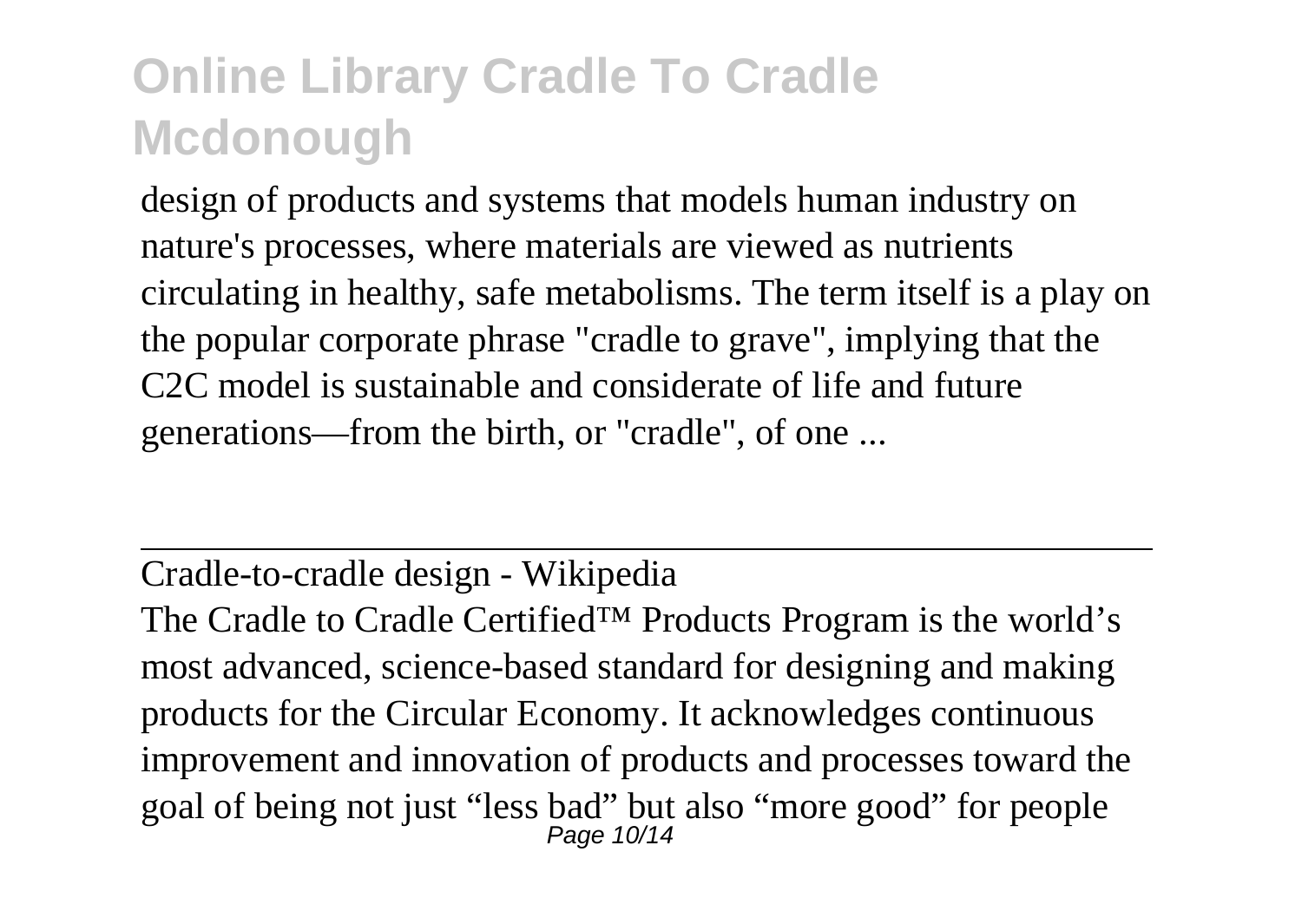and the planet.

Cradle to Cradle Products Innovation ... - William McDonough The book challenges cradle to grave thinking in that most production is destined for landfill. The book presents ideas that rather than being green, we need to think of all components to be a resource and to consider properties of the materials involved. One person found this helpful

Cradle to Cradle (Patterns of the Planet) eBook: Braungart ... McDonough and Braungart co-authored a book entitled Cradle to Cradle and started a firm, McDonough Braungart Design Chemistry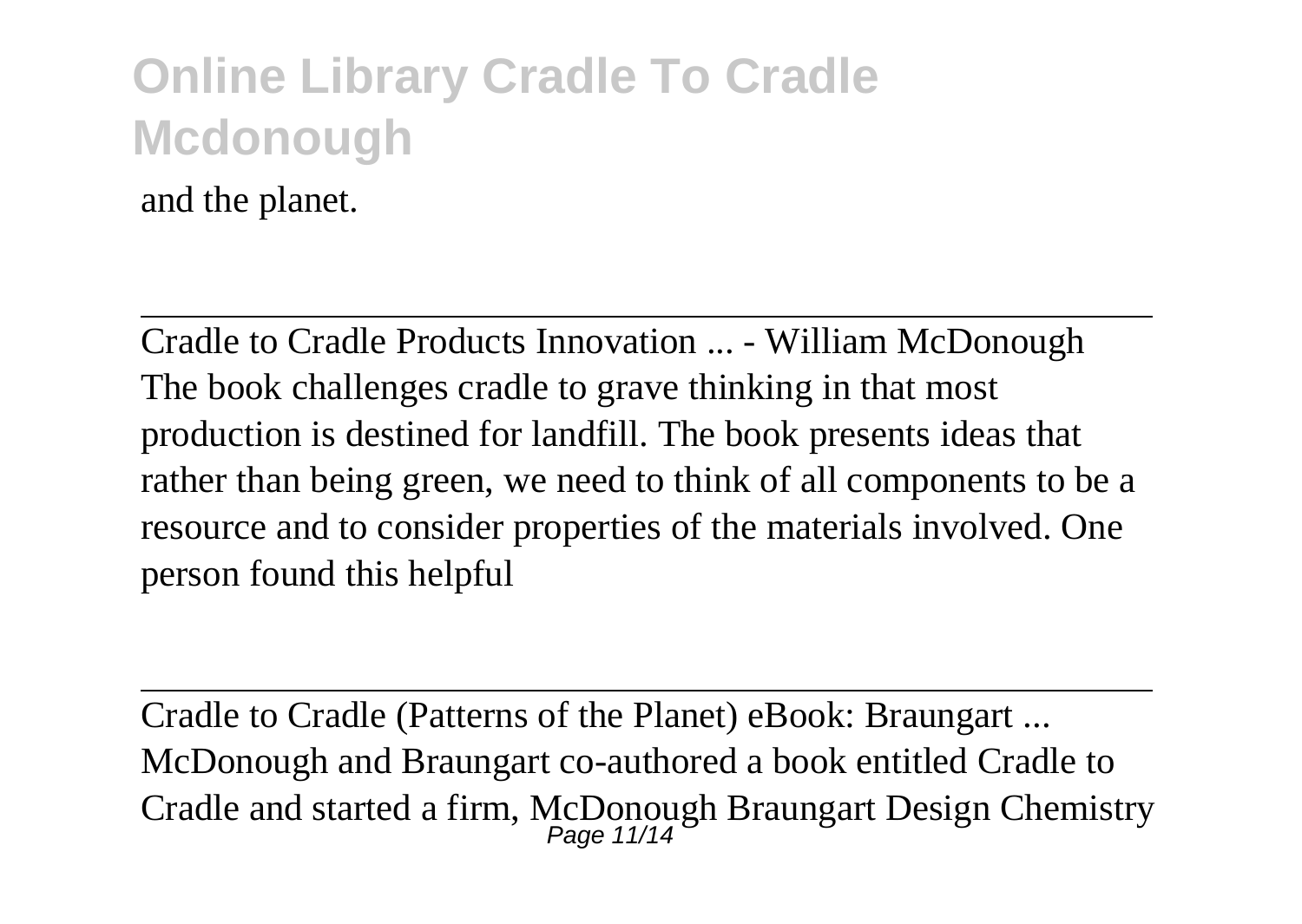(MBDC), dedicated to the concept, and have become leading experts on...

Cradle to Cradle: Definition, Summary & Design - Video ... Cradle to Cradle reframes design as a positive, regenerative force—one that creates footprints to delight in.

Design Approach - William McDonough + Partners Founded by William McDonough and Michael Braungart. Navigate. The Institute; Cradle to Cradle Certified™ Contact Us. 475 14th Street Suite 290 Oakland, CA 94612 [email protected]. Piet Heinkade 55 1019 GM, Amsterdam The Netherlands Page 12/14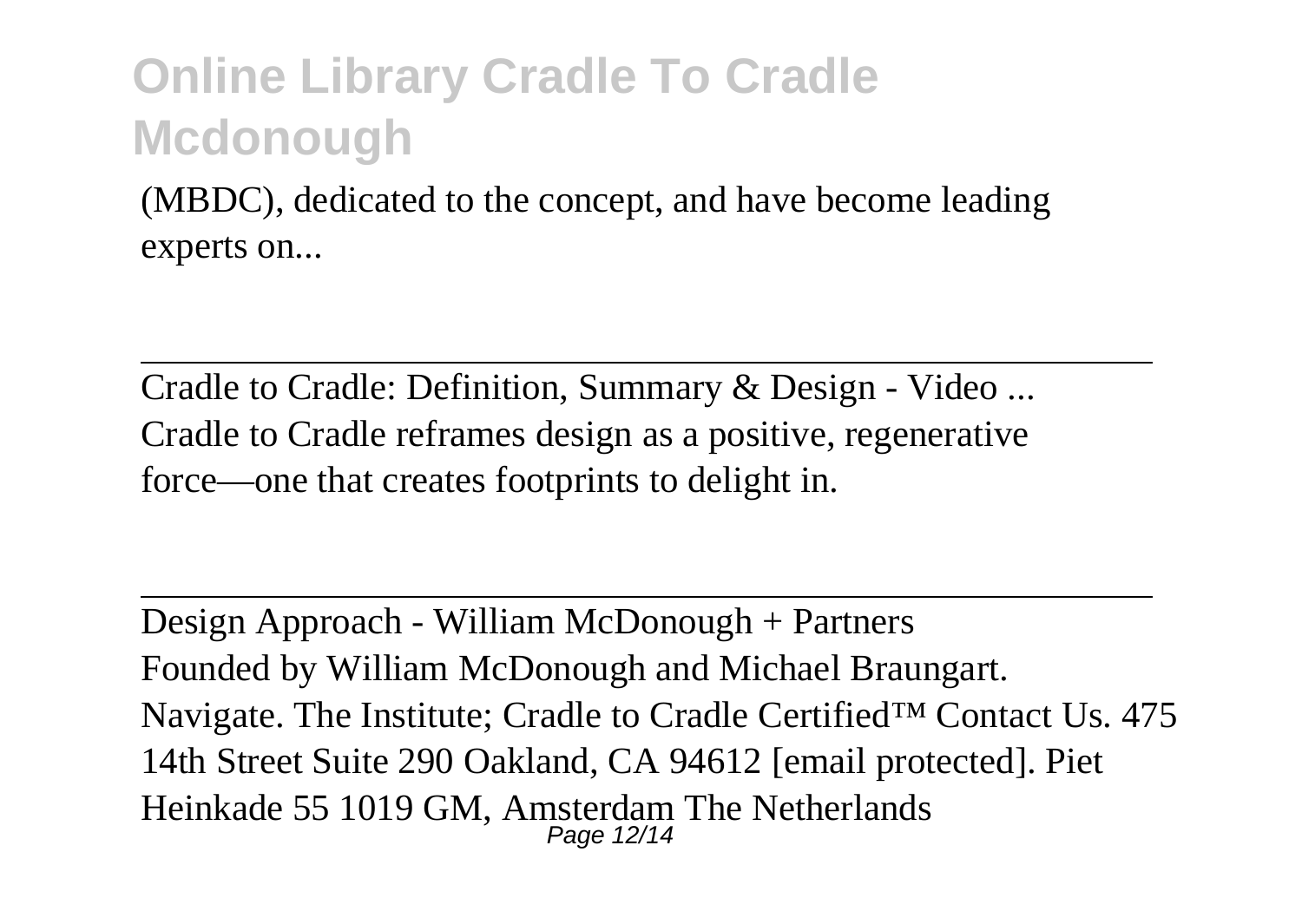Home - Cradle to Cradle Products Innovation Institute William McDonough TED Talk Watch this video to hear author and designer William McDonough speak on the wisdom of designing from Cradle to Cradle at a TED Conference. Green-minded architect and designer McDonough asks what our buildings and products would look like if designers took into account "all children, all species, for all time."

Cradle to Cradle | William McDonough | Macmillan William McDonough was quoted in Amazon's press release saying: "Cradle to Cradle certification provides a framework for product Page 13/14